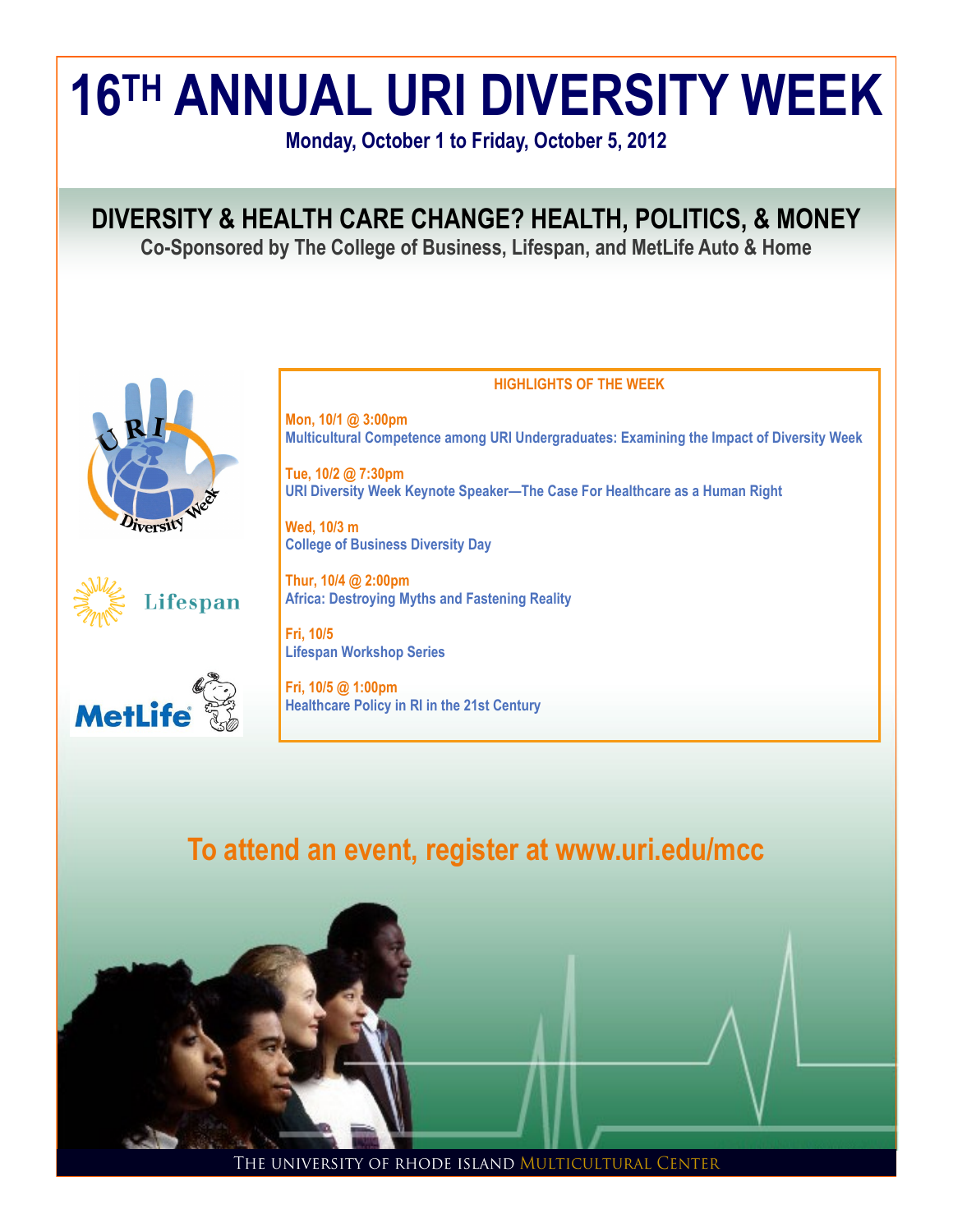## **Monday, October 1st**

Culture and Society

| 10:00am<br>11:50am                       |                                                                                                                                                                                                                                                                                                                                                 | HOPE: Helping Others Promote Equality (with<br><b>URI and Blackstone Valley Preparatory Academy</b><br>Students)<br>Memorial Union, Ballroom<br>Facilitated by Dr. Susan Trostle Brand and Dr. Diane<br>Kern, Education. Co-sponsored by Kappa Delta Pi<br>International Honorary Society and the URI<br>Foundation                                    |
|------------------------------------------|-------------------------------------------------------------------------------------------------------------------------------------------------------------------------------------------------------------------------------------------------------------------------------------------------------------------------------------------------|--------------------------------------------------------------------------------------------------------------------------------------------------------------------------------------------------------------------------------------------------------------------------------------------------------------------------------------------------------|
| 11:00am<br>11:50am                       | <b>Child Development Center Community Sing</b><br>Multicultural Center, Hardge Forum (Rm. 101)<br>Facilitated by Sue Warford, CDC; and the Child<br>Development Center teachers, preschool, and<br>kindergarten children.                                                                                                                       |                                                                                                                                                                                                                                                                                                                                                        |
| 12:00pm<br>12:50pm                       | When Race and Gender Collide in the Classroom<br>Multicultural Center, Hardge Forum (Rm. 101)<br>Facilitated by Dr. Annemarie Vaccaro, Human<br>Development and Family Studies; and Melissa<br>Camba, Center for Student Leadership<br>Development.                                                                                             | Work-Life Issues on the College Campus<br>Multicultural Center, Computer Classroom (Rm. 005)<br>Facilitated by Dr. Helen Mederer, Sociology, Karen<br>Sherman, Housing & Residential Life; and Dr. Barb<br>Silver, Schmidt Labor Research Center.                                                                                                      |
| 1:00 <sub>pm</sub><br>1:50 <sub>pm</sub> | Tibet: Spiritual Heaven, Political Hell<br>Multicultural Center, Hardge Forum (Rm. 101)<br>Facilitated by Thupten Tendhar, Center for<br>Nonviolence and Peace Studies.                                                                                                                                                                         |                                                                                                                                                                                                                                                                                                                                                        |
| 2:00 <sub>pm</sub><br>2:50 <sub>pm</sub> | <b>Health Advocacy in Ethiopia</b><br>Multicultural Center, Hardge Forum (Rm. 101)<br>Facilitated by Riley Davis, Biomedical Engineering.                                                                                                                                                                                                       | Taking a Closer Look at Diversity: Building an<br><b>Inclusive Community for All</b><br>Multicultural Center, Computer Classroom (Rm. 005)<br>Facilitated by Chris Cicero, Pharmacy; and student<br>members of the Student Senate Cultural Affairs<br>Committee.                                                                                       |
| 3:00pm<br>3:50 <sub>pm</sub>             | <b>Multicultural Competence among URI</b><br><b>Undergraduates: Examining the Impact of</b><br><b>Diversity Week</b><br>Multicultural Center, Hardge Forum (Rm. 101)<br>Introduction by Dr. Laura Beauvais, Provost's<br>Office. Facilitated by Dr. Andrea Paiva and Hui-<br>Qing Yin, Psychology; and Dr. Mailee Kue,<br>Multicultural Center. | Islamic Economic System-A Possible Remedy to<br>the Modern Economic Crisis<br>Multicultural Center, Computer Classroom (Rm. 005)<br>Facilitated by Mufti Ikram-ul-Haq, Masjid Al Islam<br>Mosque.                                                                                                                                                      |
| 4:00 <sub>pm</sub><br>5:15pm             | Human Rights in Transition: Democratization and<br><b>Human Rights in Mexican States</b><br>Multicultural Center, Hardge Forum (Rm. 101)<br>Facilitated by Dr. Kristin Johnson, Political Science,<br>and Dr. Jody Lisberger, Gender and Women's<br>Studies.                                                                                    | <b>Promising Scholars: Graduate Student Research</b><br><b>Symposium on Diversity</b><br>Multicultural Center, Computer Classroom (Rm. 005)<br>Facilitated by Dr. Alycia Mosley Austin, Graduate<br>Recruitment and Diversity Initiatives; Dr. Paul Bueno<br>de Mesquita, Center for Nonviolence and Peace<br>Studies; and graduate student panelists. |
| 7:00 <sub>pm</sub>                       | <b>Malian Drum and Dance Experience</b><br>Multicultural Center, Hardge Forum<br>Facilitated by Sidy Maiga, Afrimanding.                                                                                                                                                                                                                        |                                                                                                                                                                                                                                                                                                                                                        |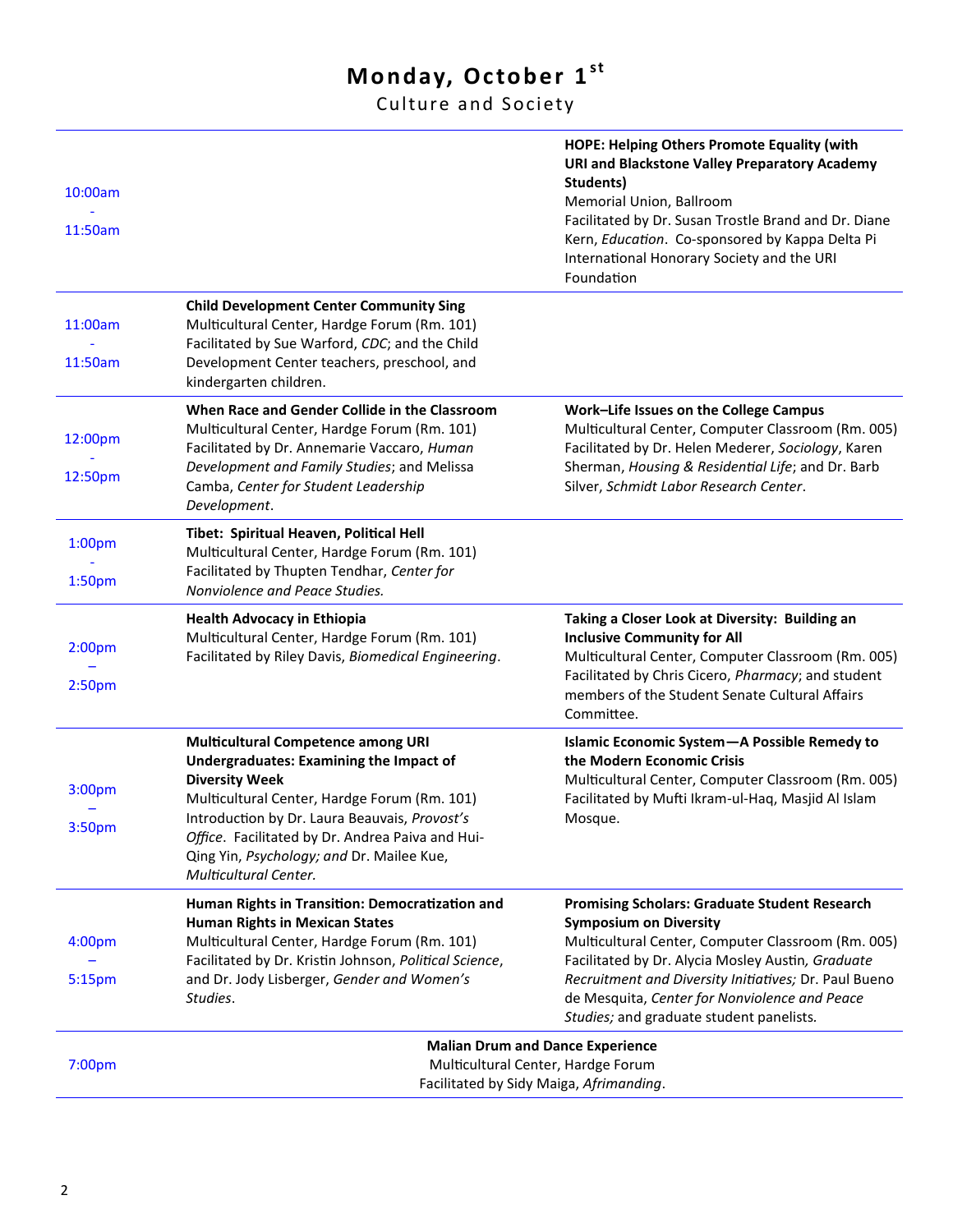# Tuesday, October 2<sup>nd</sup>

Film and Media

| 9:30am<br>10:45am                        | <b>Reducing the Stigma of Mental Illness</b><br>Multicultural Center, Hardge Forum (Rm. 101)<br>Facilitated by Paige Ramsdell, Pamela Rohland, Rosemary<br>Lavigne, and Jacqueline Tisdale, Disability Services for<br>Students.                                               | <b>Equity Through Access: Increasing the Potential for Minority</b><br><b>Success in Majority Settings</b><br>Multicultural Center, Computer Classroom (Rm. 005)<br>Facilitated by Catalina Martinez, National Oceanic and<br>Atmospheric Administration.                            |
|------------------------------------------|--------------------------------------------------------------------------------------------------------------------------------------------------------------------------------------------------------------------------------------------------------------------------------|--------------------------------------------------------------------------------------------------------------------------------------------------------------------------------------------------------------------------------------------------------------------------------------|
| 11:00am<br>12:15pm                       | Voices Unheard: Using Intersectionality to Understand<br><b>Sexually Marginalized Students of Color</b><br>Multicultural Center, Hardge Forum (Rm. 101)<br>Facilitated by Dr. Annie Russell, LGBTQ Center.                                                                     | <b>Health Disparities: Identifying and Addressing Barriers to</b><br><b>Equitable Healthcare</b><br>Multicultural Center, Computer Classroom (Rm. 005)<br>Facilitated by Tania Barnett, Pharmacy; and student members<br>of Student National Pharmaceutical Association.             |
| 12:30pm<br>1:45 <sub>pm</sub>            | Circle the Wagons? Native American Images and Avatar<br>Multicultural Center, Hardge Forum (Rm. 101)<br>Dr. Gina Valentino, English.                                                                                                                                           | The URI Multicultural Center Dialogue Project:<br>Deconstructing and Problem-Solving Issues of Diversity on<br>Campus<br>Multicultural Center, Computer Classroom (Rm. 005)<br>Facilitated by Dr. Tiffani Kisler and Dr. Jacqueline Sparks,<br>Human Development and Family Studies. |
| 2:00 <sub>pm</sub><br>3:15 <sub>pm</sub> |                                                                                                                                                                                                                                                                                | Students who Have Served (Switching Cultures with the Help<br>of the Post 9/11 GI Bill)<br>Multicultural Center, Computer Classroom (Rm. 005)<br>Facilitated by Christine Dolan, Education; Daniel Ustick, Career<br>Services; and a panel of veteran students.                      |
| 2:00 <sub>pm</sub><br>4:30pm             | "The Whistleblower": Movie and Discussion<br>Multicultural Center, Hardge Forum (Rm. 101)<br>Facilitated by Prof. Bryna Wortman, Theatre; and Dr.<br>Donna Hughes, Gender and Women's Studies.                                                                                 |                                                                                                                                                                                                                                                                                      |
| 3:30pm<br>4:45pm                         |                                                                                                                                                                                                                                                                                | Teenage Witness: The Fanya Heller Story-Movie and<br><b>Discussion</b><br>Multicultural Center, Computer Classroom (Rm. 005)<br>Facilitated by Elanah Chassen, Communication Studies; and<br>Amy Olson, URI Hillel.                                                                  |
| 5:00pm                                   | "Murderball": A Movie and Discussion of Meaning-<br>Making and Team-Building among College-Age Athletes<br>with Disabilities<br>Multicultural Center, Hardge Forum (Rm. 101)<br>Facilitated by Dr. Thomas Huber and Mary Jane<br>Klinkhammer, Counseling Center.               | The Need for Critical White Studies<br>Multicultural Center, Computer Classroom (Rm. 005)<br>Facilitated by David Hayes, Academic Enhancement Center.                                                                                                                                |
| 5:30pm<br>7:30pm                         | TUMI: The Life and Death of Boitumelo McCallum: Movie<br>and Discussion about the complex issues of race, class<br>and domestic violence.<br>Women's Center, Library<br>Facilitated by Racine Amos, Women's Center and Cara<br>Mackler, Health Studies.                        |                                                                                                                                                                                                                                                                                      |
| 6:00 <sub>pm</sub>                       |                                                                                                                                                                                                                                                                                | Learn to Sign: American Sign Language is All Around You!<br>Multicultural Center, Computer Classroom (Rm. 005)<br>Facilitated by Courtney Walker, Animal Science & Technology;<br>and student members of the URI ASL Club.                                                           |
| 7:30 <sub>pm</sub>                       | <b>URI Diversity Week Keynote Speaker</b><br>The Case For Healthcare as a Human Right<br>Edwards Hall, Auditorium<br>Keynote by Dr. Joia Mukherjee, Partners in Health, Brigham and Women's Hospital and Harvard Medical School.<br>Co-sponsored by the URI Honors Colloquium. |                                                                                                                                                                                                                                                                                      |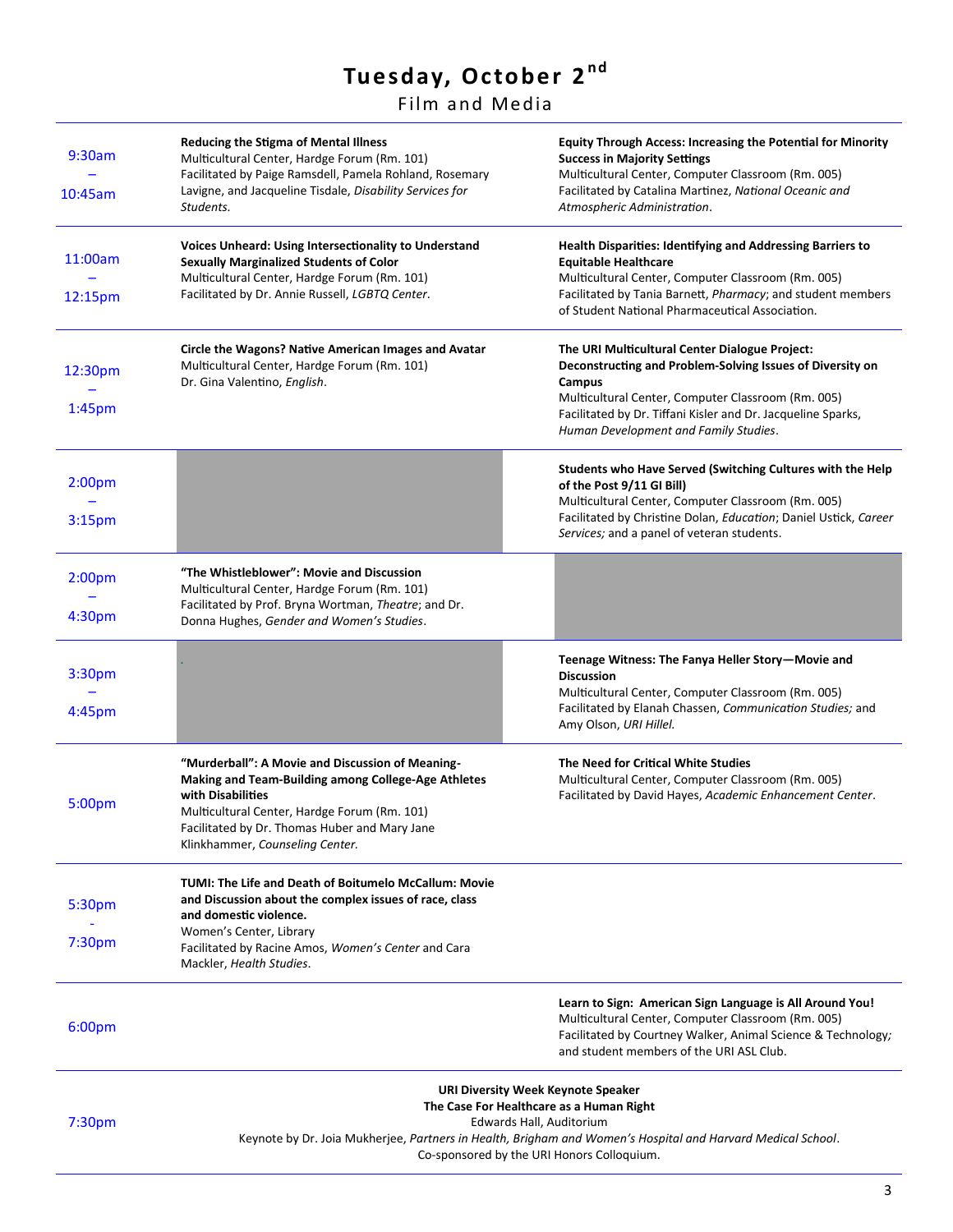**We dnesday, October 3rd** Events Co-sponsored by the College of Business **Understanding Diversity in the Workplace** 

| 9:00am             | Have You Developed the Cross-Cultural Competencies<br><b>Employers Want to See?</b><br>Multicultural Center, Hardge Forum (Rm. 101)                                                           | <b>Bridging Age Gaps in Today's Society</b><br>Multicultural Center, Computer Classroom (Rm. 005)<br>Facilitated by Beth Leconte, Osher Lifelong Learning                                                                  |  |
|--------------------|-----------------------------------------------------------------------------------------------------------------------------------------------------------------------------------------------|----------------------------------------------------------------------------------------------------------------------------------------------------------------------------------------------------------------------------|--|
| 9:50am             | Facilitated by Dr. Judy Beckman, Accounting; and Dr.<br>Mailee Kue, Multicultural Center.                                                                                                     | Institute.                                                                                                                                                                                                                 |  |
| 10:00am            | How to Get a Job (or an Internship): An Insider's<br>Perspective<br>Multicultural Center, Hardge Forum (Rm. 101)<br>Facilitated by Brandon Melton, Lifespan Health System; and                | Social Networking in the Workplace (Without a Computer)<br>Multicultural Center, Computer Classroom (Rm. 005)<br>Facilitated by Deb Imondi, Textron Inc.                                                                   |  |
| 10:50am            | Elizabeth Toledo, Miriam Hospital.                                                                                                                                                            |                                                                                                                                                                                                                            |  |
| 11:00am            | Diversity - Expand Your Understanding of the Term and<br>How it Can Improve Your End Result!<br>Multicultural Center, Hardge Forum (Rm. 101)                                                  | <b>Hiring Trends in the Workplace</b><br>Multicultural Center, Computer Classroom (Rm. 005)<br>Facilitated by Roxanne Gomes, Affirmative Action, Equal                                                                     |  |
| 11:50am            | Facilitated by Robert Tamburro, Raytheon.                                                                                                                                                     | Opportunity and Diversity. Moderated by Kathleen Jackson,<br>College of Business Administration.                                                                                                                           |  |
| 12:00pm            |                                                                                                                                                                                               | <b>College of Business Luncheon</b><br>University Club, Rhode Island Room                                                                                                                                                  |  |
| 1:50pm             |                                                                                                                                                                                               | Keynote address by Robert Tamburro, Raytheon.                                                                                                                                                                              |  |
|                    | A Wooly Fair Space Station: An Exercise of Unity in                                                                                                                                           | PricewaterhouseCoopers Explore Program                                                                                                                                                                                     |  |
| 1:00 <sub>pm</sub> | <b>Diversity</b><br>Multicultural Center, Hardge Forum (Rm. 101)                                                                                                                              | Multicultural Center, Computer Classroom (Rm. 005)<br>Facilitated by Dr. Chet Hickox, Business Administration; Anne<br>Ulett, PricewaterhouseCoopers; Karoline Lopes, Talent                                               |  |
| 1:50pm             | Facilitated by Sanjiv Dugal, Business Administration; Brower<br>Hatcher, Public Artist and Sculptor; and BUS448 Students in<br>Fishbowl.                                                      | Development; Andrea Osorio and Maryam Noriega, Accounting;<br>Alexander Palmieri, General Business Administration; and<br>Michaela Tavares, Global Business Management.                                                    |  |
| 2:00 <sub>pm</sub> | Research and International Baccalaureate Program<br>Multicultural Center, Hardge Forum (Rm. 101)<br>Facilitated by Dr. Shaw Chen, Business Administration;                                    | <b>Hearing the Diversity</b><br>Multicultural Center, Computer Classroom (Rm. 005)<br>Facilitated by Dr. Elizabeth Cooper and Aimee Lee,                                                                                   |  |
| 2:50 <sub>pm</sub> | Daniel Belbey and Jonathan Schultz, Global Business<br>Management; and Elena Dempsey, Chinese.                                                                                                | Entrepreneurial Management.                                                                                                                                                                                                |  |
| 3:00pm             |                                                                                                                                                                                               | How Does a Nice Girl Get the Corner Office?<br>Multicultural Center, Computer Classroom (Rm. 005)<br>Facilitated by Deanna Courtemanche, Emily Rowe, Danielle<br>Murrell, and Arianna Greco, Accounting; Fernanda Ribeiro, |  |
| 3:50pm             |                                                                                                                                                                                               | French; Caitlin Crosby, General Business Administration; and<br>Dr. Kathryn Jervis, Accounting.                                                                                                                            |  |
| 3:30pm             | <b>Chinese International Trade and the World Economy</b><br>Multicultural Center, Hardge Forum (Rm. 101)<br>Keynote by Dr. Kejian Gu, Renmin University of China as                           |                                                                                                                                                                                                                            |  |
| 4:45pm             | part of the Distinguished International Scholar Lecture.<br>Facilitated by Dr. Shaw Chen, Business Administration.                                                                            |                                                                                                                                                                                                                            |  |
|                    |                                                                                                                                                                                               | Island's End: A Book Discussion with the Author, Padma                                                                                                                                                                     |  |
| 4:00 <sub>pm</sub> |                                                                                                                                                                                               | Venkatraman<br>Multicultural Center, Computer Classroom (Rm. 005)                                                                                                                                                          |  |
| 4:50 <sub>pm</sub> |                                                                                                                                                                                               | Featuring Padma Venkatraman, Author. Facilitated by Dr.<br>Cheryl McCarthy, Graduate School of Library & Information<br>Studies.                                                                                           |  |
|                    | He Continues to Make a Difference: The Story of Matthew<br>Shepard                                                                                                                            |                                                                                                                                                                                                                            |  |
| 5:00pm             | Multicultural Center, Hardge Forum (Rm. 101)<br>Featuring Lesléa Newman, Gay Activist and Author.<br>Facilitated by Dr. Jody Lisberger, Gender and Women's                                    |                                                                                                                                                                                                                            |  |
| 6:00pm             | Studies; and Dr. Annie Russell, LGBTQ Center. Session<br>attendees are invited to attend a supper buffet with the<br>speaker at Hillel Center, 6 Fraternity Circle. Advance RSVP<br>Required. |                                                                                                                                                                                                                            |  |
|                    |                                                                                                                                                                                               | <b>Continental Pulse: The Cultural Show</b>                                                                                                                                                                                |  |
| 4<br>8:00pm        |                                                                                                                                                                                               | Edwards Hall, Auditorium<br>Facilitated by Elton Monteiro, Communication Studies; and members of Classy Leaders Achieving Student Services                                                                                 |  |

(C.L.A.S.S.).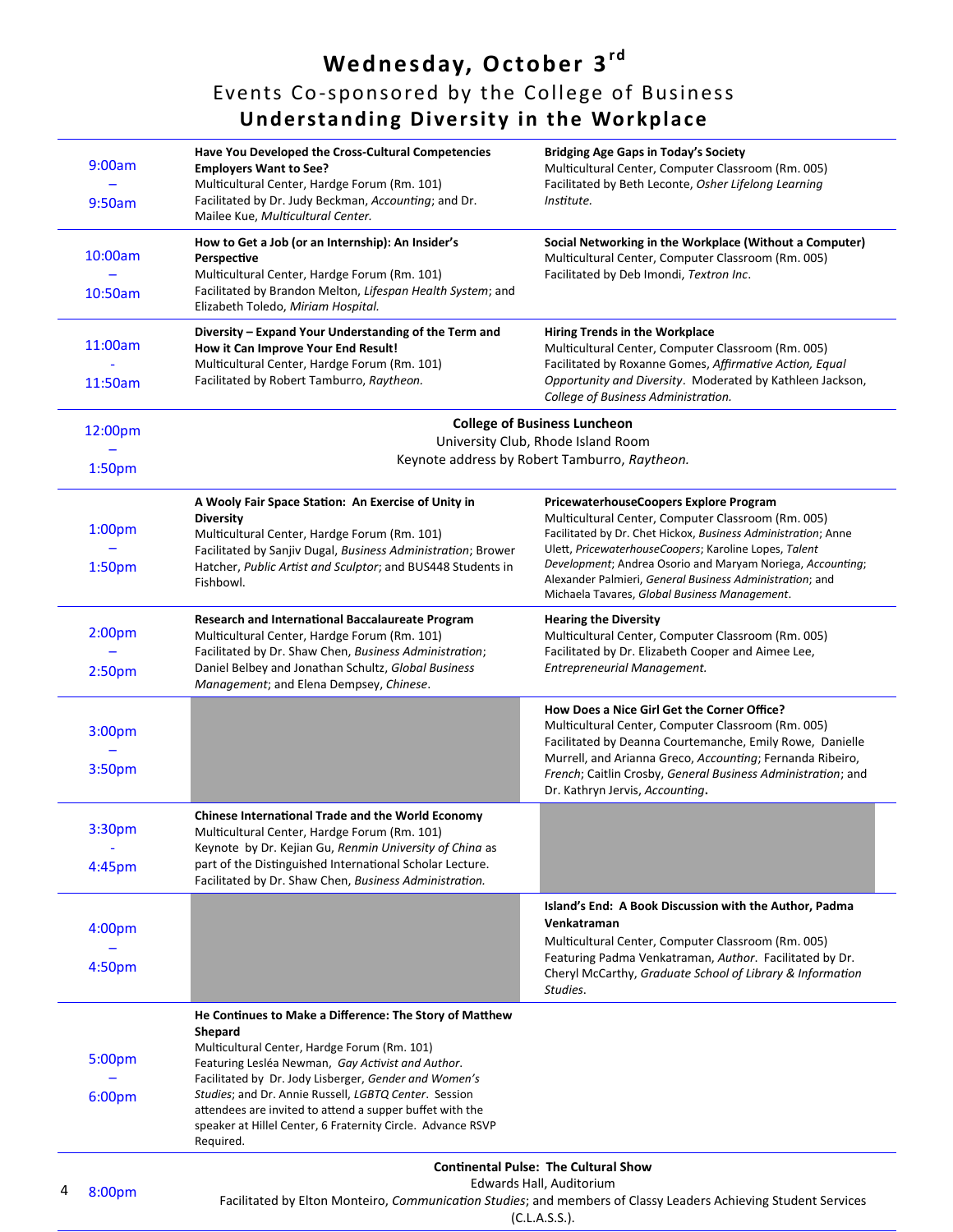## **Thursday, October 4<sup>th</sup>**

Identity and Discussion

| 9:30am<br>10:45am               | The Unmentionables: Religion and Politics. (Interfaith<br><b>Panel Discussion)</b><br>Multicultural Center, Hardge Forum (Rm. 101)<br>Facilitated by Yacob Ali, URI Muslim Chaplain; the Rev.<br>Juliet Bongfeldt, URI Lutheran Chaplain; Joanne Friday,<br>URI Buddhist Chaplain; Fr. Matthew Glover, URI Roman<br>Catholic Chaplain; Fr. Anthony Perkins, URI Eastern<br>Orthodox Chaplain; the Rev. David Dobbins, URI<br>Episcopal Chaplain; Matt Henderson, URI Southern<br>Baptist Chaplain; and Amy Olson, URI Jewish Chaplain. | Kripalu and Vinyasa Yoga: Beginners and Intermediates<br>Yoga<br>Tootell, Group Exercise Studio<br>Facilitated by Adriana Fernandez, Instructor Net.                                                                                                                                                                                                                                                                                                               |
|---------------------------------|----------------------------------------------------------------------------------------------------------------------------------------------------------------------------------------------------------------------------------------------------------------------------------------------------------------------------------------------------------------------------------------------------------------------------------------------------------------------------------------------------------------------------------------|--------------------------------------------------------------------------------------------------------------------------------------------------------------------------------------------------------------------------------------------------------------------------------------------------------------------------------------------------------------------------------------------------------------------------------------------------------------------|
| 11:00am<br>$12:15$ pm           | Out of Diversity: We Speak<br>Multicultural Center, Hardge Forum (Rm. 101)<br>Facilitated by Dr. Jody Lisberger, Gender and Women's<br>Studies ; Alana Bibeau, Gender and Women's Studies;<br>Ping Xu, Political Science; David Howard, Theatre;<br>Thupten Tendhar, Center for Nonviolence and Peace<br>Studies; and students who will be speaking about their<br>lives in relation to diversity.                                                                                                                                     | The Age of Health and Fitness<br>Tootell, Group Exercise Studio<br>Facilitated by Leticia Orozco, Fitness and Wellness<br>Programs.                                                                                                                                                                                                                                                                                                                                |
| 12:30pm<br>$1:45$ pm            | The Common Reading Program Roundtable:<br><b>Mountains Beyond Mountains</b><br>Multicultural Center, Hardge Forum (Rm. 101)<br>Facilitated by Nancy Caronia, English; Norly Germain,<br>Industrial Engineering; and Dr. Roger Lebrun, Plant<br>Sciences and Entomology.                                                                                                                                                                                                                                                                | She Serves, Too (Against All Odds)<br>Multicultural Center, Computer Classroom (Rm. 005)<br>Facilitated by Christine Dolan, Education and Beth Ann<br>Grady, VA Woman Veteran Program. Light refreshments<br>provided by the Association for Professional and Academic<br>Women (APAW).                                                                                                                                                                            |
| 2:00 <sub>pm</sub><br>$3:15$ pm | <b>Africa: Destroying Myths and Fastening Reality</b><br>Multicultural Center, Hardge Forum (Rm. 101)<br>Facilitated by Ari Gray, Student Alliance for the Welfare<br>of Africa; Dr. Norman Barber, Africana Studies; Dr.<br>Vanessa Quainoo, Africana Studies and Communication<br>Studies; and Dr. Gitahi Gititi, English.                                                                                                                                                                                                           | <b>Gender Relationships in Health and Fitness</b><br>Tootell, Group Exercise Studio<br>Facilitated by Leticia Orozco, Fitness and Wellness<br>Programs.                                                                                                                                                                                                                                                                                                            |
| 3:30 <sub>pm</sub><br>4:45pm    | Introduction to T'ai Chi: Solo Form, Push Hands, and<br><b>Martial Arts Application</b><br>Multicultural Center, Hardge Forum (Rm. 101)<br>Facilitated by Dr. Clifford Katz, Provost's Office.                                                                                                                                                                                                                                                                                                                                         | Promoting Diversity at URI: Student Leaders Speak<br>Multicultural Center, Computer Classroom (Rm. 005)<br>Facilitated by Delores Walters, Human Science & Services and<br>Community, Equity, and Diversity; Marelen Salas, Cindy<br>Cabrera, and MacKenzie Cahoone, Textile, Fashion<br>Merchandise & Design; Rachel Garofano and Janica Pierre,<br>Human Development and Family Studies; Faryn Easterling, and<br>Janelle Amoako, and Josiane Octavius, Nursing. |
| 5:00pm<br>$7:00$ pm             |                                                                                                                                                                                                                                                                                                                                                                                                                                                                                                                                        | Safe Zone Workshop<br>Multicultural Center, Computer Classroom (Rm. 005)<br>Facilitated Dr. Annie Russell, LGBTQ Center.                                                                                                                                                                                                                                                                                                                                           |
| $7:00$ pm                       | It Gets Better at URI: Coming Out for Change (Video<br>and Discussion)<br>Multicultural Center, Hardge Forum (Rm. 101)<br>Facilitated by members of the URI LBTQ Women's<br>Group: Gina Kinan, Biology; and Brianne Duffy,<br>Secondary Education.                                                                                                                                                                                                                                                                                     |                                                                                                                                                                                                                                                                                                                                                                                                                                                                    |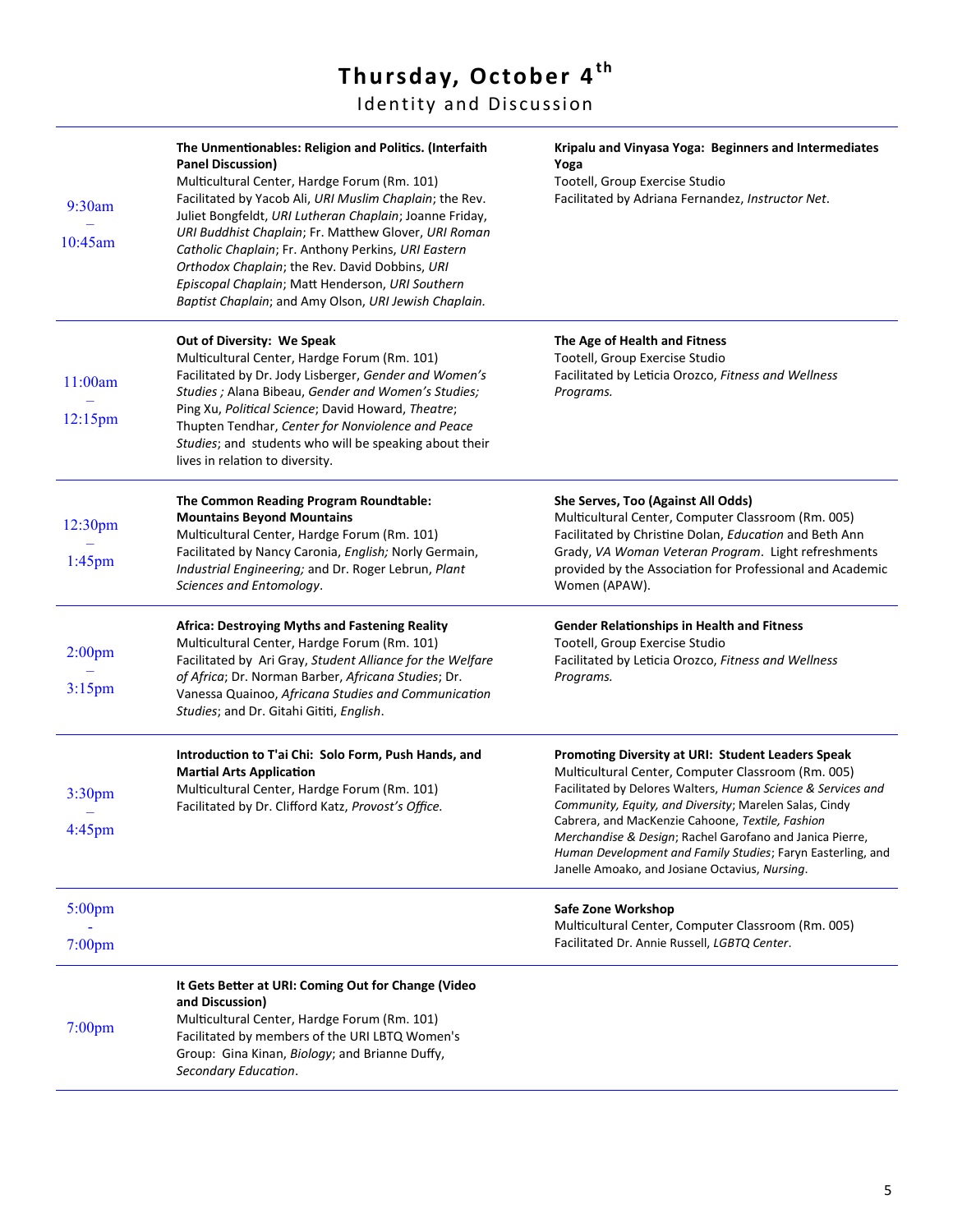# Friday, October 5<sup>th</sup>

Health and Wellness

| 10:00am                                  | <b>Interplay of Genetics and Environment in</b><br><b>Obesity (Lifespan Workshop Series)</b><br>Multicultural Center, Hardge Forum (Rm. 101)<br>Facilitated by Dr. Jeanne McCaffery, The Miriam                                                                                                                     | <b>Herbal Medicines: From Ancient Cultures to</b><br><b>Modern Medicines</b><br>Multicultural Center, Computer Classroom (Rm. 005)<br>Facilitated by Dr. Navindra Seeram, Biomedical                                                                                                                                            |
|------------------------------------------|---------------------------------------------------------------------------------------------------------------------------------------------------------------------------------------------------------------------------------------------------------------------------------------------------------------------|---------------------------------------------------------------------------------------------------------------------------------------------------------------------------------------------------------------------------------------------------------------------------------------------------------------------------------|
| 10:50am                                  | Hospital and Warren Alpert School of Medicine at<br>Brown University.                                                                                                                                                                                                                                               | and Pharmaceutical Sciences.                                                                                                                                                                                                                                                                                                    |
| 11:00am                                  | <b>Sustaining the Future of Urban Communities</b><br>Multicultural Center, Hardge Forum (Rm. 101)                                                                                                                                                                                                                   | <b>Cultural Competence in Health Care</b><br>Multicultural Center, Computer Classroom (Rm. 005)                                                                                                                                                                                                                                 |
| 11:50am                                  | Facilitated by Gonzalo Cuervo, Mayor's Office,<br>City of Providence.                                                                                                                                                                                                                                               | Facilitated by Visael (Bobby) Rodriguez, Blue Cross<br>Blue Shield of RI.                                                                                                                                                                                                                                                       |
| 12:00pm<br>12:50pm                       | The 21st Century Workforce: How to Get a Job<br>and  Keep it! (Lifespan Workshop Series)<br>Multicultural Center, Hardge Forum (Rm. 101)<br>Facilitated by Rick Brooks, RI Department of<br>Labor and Training; Andrea Castaneda, RI<br>Department of Education; and Brandon Melton,<br>Lifespan Health Services. A | <b>Peace and Harmony Meditation</b><br>Multicultural Center, Computer Classroom (Rm. 005)<br>Facilitated by Dr. Celina Pereira and Sheila<br>Mitchell, Health Services; Dr. Paul Bueno de<br>Mesquita, Center for Nonviolence and Peace<br>Studies; Dr. Art Stein, Political Science; Clare<br>Sartori-Stein, Psychology (CCE). |
| 1:00 <sub>pm</sub><br>1:50 <sub>pm</sub> | Healthcare Policy in RI in the 21 <sup>st</sup> Century<br>Multicultural Center, Hardge Forum (Rm. 101)<br>Introduction by Naomi Thompson, Community<br>Equity and Diversity. Facilitated by Hon.<br>Elizabeth Roberts, Office of the Lieutenant<br>Governor.                                                       | Transfusion-Free Surgery - Increasing Options<br>for Patients.<br>Multicultural Center, Computer Classroom (Rm. 005)<br>Facilitated by Kevin Wright, Rhode Island Hospital.                                                                                                                                                     |
| 2:00 <sub>pm</sub><br>2:50 <sub>pm</sub> | Your Mental Health - You are Not Alone<br>(Lifespan Workshop Series)<br>Multicultural Center, Hardge Forum (Rm. 101)<br>Dr. Mark Zimmerman, Brown University and<br>Rhode Island Hospital.                                                                                                                          | <b>Peace Mission to Nepal</b><br>Multicultural Center, Computer Classroom (Rm. 005)<br>Facilitated by Eden Kalyanapu, Business; Stephanie<br>Marsh, Psychology; Erika Munoz, Communicative<br>Disorders; and Mecca Smith and Mallory Stedman,<br>Cultural Anthropology.                                                         |
| 3:00pm                                   | <b>Neuroscience and the Future</b><br>Multicultural Center, Hardge Forum (Rm. 101)                                                                                                                                                                                                                                  | Where are you on the Political Spectrum?<br>Multicultural Center, Computer Classroom (Rm. 005)                                                                                                                                                                                                                                  |
| 3:50pm                                   | Facilitated by Dr. Alycia Mosley Austin,<br>Interdisciplinary Neuroscience Program.                                                                                                                                                                                                                                 | Facilitated by Allison Shea, Secondary Education.                                                                                                                                                                                                                                                                               |